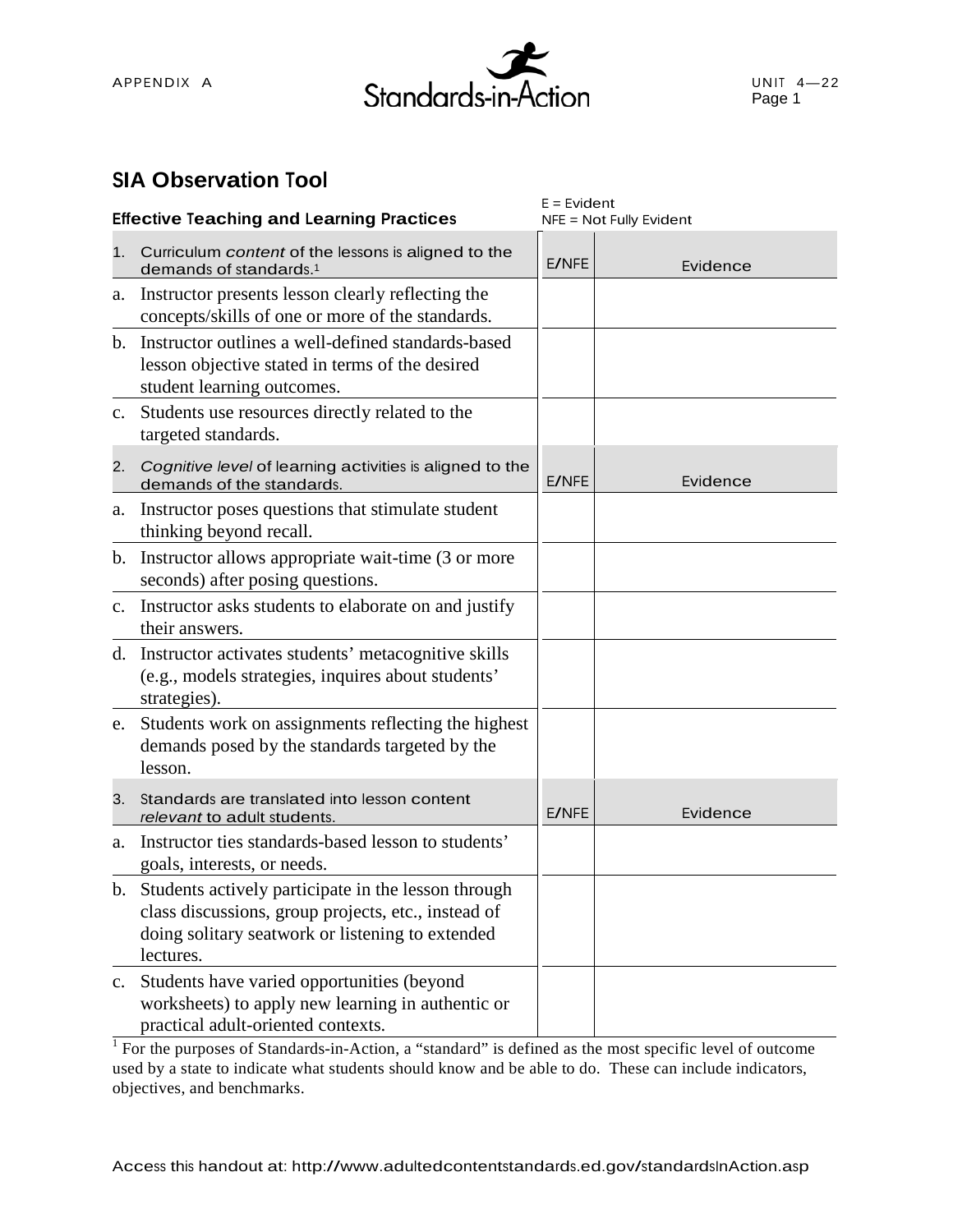

## **SIA Observation Tool—Continued**

| 4.          | Standards are addressed by a coherent progression<br>of learning.                                                                                                              | E/NFE        | Evidence |
|-------------|--------------------------------------------------------------------------------------------------------------------------------------------------------------------------------|--------------|----------|
| a.          | Instructor explicitly links lesson content to previous<br>lessons or what students already know.                                                                               |              |          |
| b.          | Students have prerequisite knowledge/skills to<br>understand lesson content.                                                                                                   |              |          |
| $c_{\cdot}$ | Instructor incorporates standards in a lesson in a<br>manner that builds on their natural connections.                                                                         |              |          |
|             | d. Instructor closes lesson by:<br>• reviewing lesson objectives;<br>• summarizing student learning; and<br>• previewing how the next lesson builds on that<br>learning.       |              |          |
| 5.          | Students' level of understanding is assessed during<br>the lesson and instruction is adjusted accordingly.                                                                     | <b>E/NFE</b> | Evidence |
| a.          | Instructor regularly checks whether students are<br>mastering standards-based lesson content (e.g.,<br>circulates to check on students' work, monitors<br>verbal responses).   |              |          |
|             | b. Instructor provides students with prompt, specific<br>feedback to correct misunderstandings and reinforce<br>learning.                                                      |              |          |
| $c_{\cdot}$ | Students signal understanding of lesson content<br>before instructor introduces new ideas.                                                                                     |              |          |
|             | d. Instructor provides supplemental instruction for<br>students who show that they need it (e.g.,<br>individualized or peer tutoring, re-teaching, review<br>of basic skills). |              |          |
|             | e. Instructor provides extension activities for students<br>who complete classwork, instead of leaving them<br>idle or unchallenged.                                           |              |          |
| f.          | Students evaluate and reflect on their own learning.                                                                                                                           |              |          |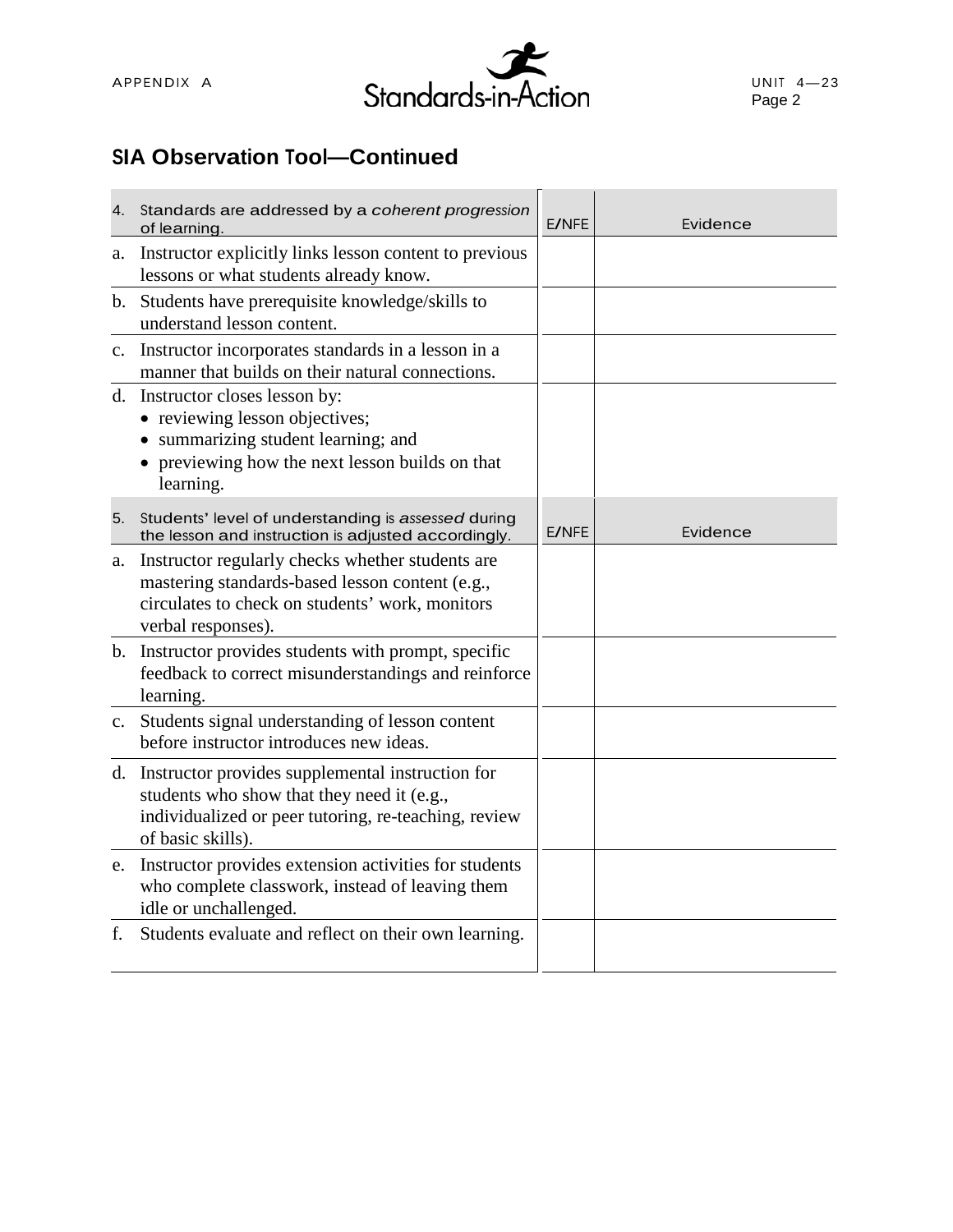#### **Key Instructional Shifts Wyoming Observation Tool**

| <b>Shifts in Literacy Instruction</b>                                                                                                                    | $E=$ evident, NFE = Not Fully Evident |          |  |
|----------------------------------------------------------------------------------------------------------------------------------------------------------|---------------------------------------|----------|--|
| 1. Students build knowledge through reading nonfiction<br>and informational texts.                                                                       |                                       | Evidence |  |
| a. Instructor uses the Participatory Learning Techniques to foster<br>conversations about what the students are reading.                                 |                                       |          |  |
| b. Instructor introduces informational texts in science, history and<br>technical subjects.                                                              |                                       |          |  |
| c. Students have varied opportunities to demonstrate their<br>understanding and knowledge of text.                                                       |                                       |          |  |
| 2. Students engage in reading and writing that is<br>grounded in evidence from text.                                                                     | E/NFE                                 | Evidence |  |
| a. Students will summarize a text identifying the key ideas and<br>details.                                                                              |                                       |          |  |
| b. Students will engage in conversations about the text and cite<br>evidence from singular and multiple documents.                                       |                                       |          |  |
| c. Students will conduct research about a topic and determine the<br>validity of the resources they use.                                                 |                                       |          |  |
| d. Students will engage in writing that focuses on the analysis of<br>text structure (i.e. compare and contrast, problem solution, cause<br>and effect). |                                       |          |  |
| e. Students will be able to make inferences and draw conclusions<br>about the author's viewpoint based on the evidence stated in a text.                 |                                       |          |  |
| 3. Students have the opportunity to regularly read<br>complex text and its academic vocabulary.                                                          | <b>E/NFE</b>                          | Evidence |  |
| a. Instructor provides opportunities for students to read from a<br>coherent sequence of texts.                                                          |                                       |          |  |
| b. Instructor exposes the students to the academic vocabulary found<br>in texts.                                                                         |                                       |          |  |
| C. Students continually build their knowledge by understanding and<br>applying the vocabulary from complex texts in their conversations<br>with others.  |                                       |          |  |

### **Notes:**